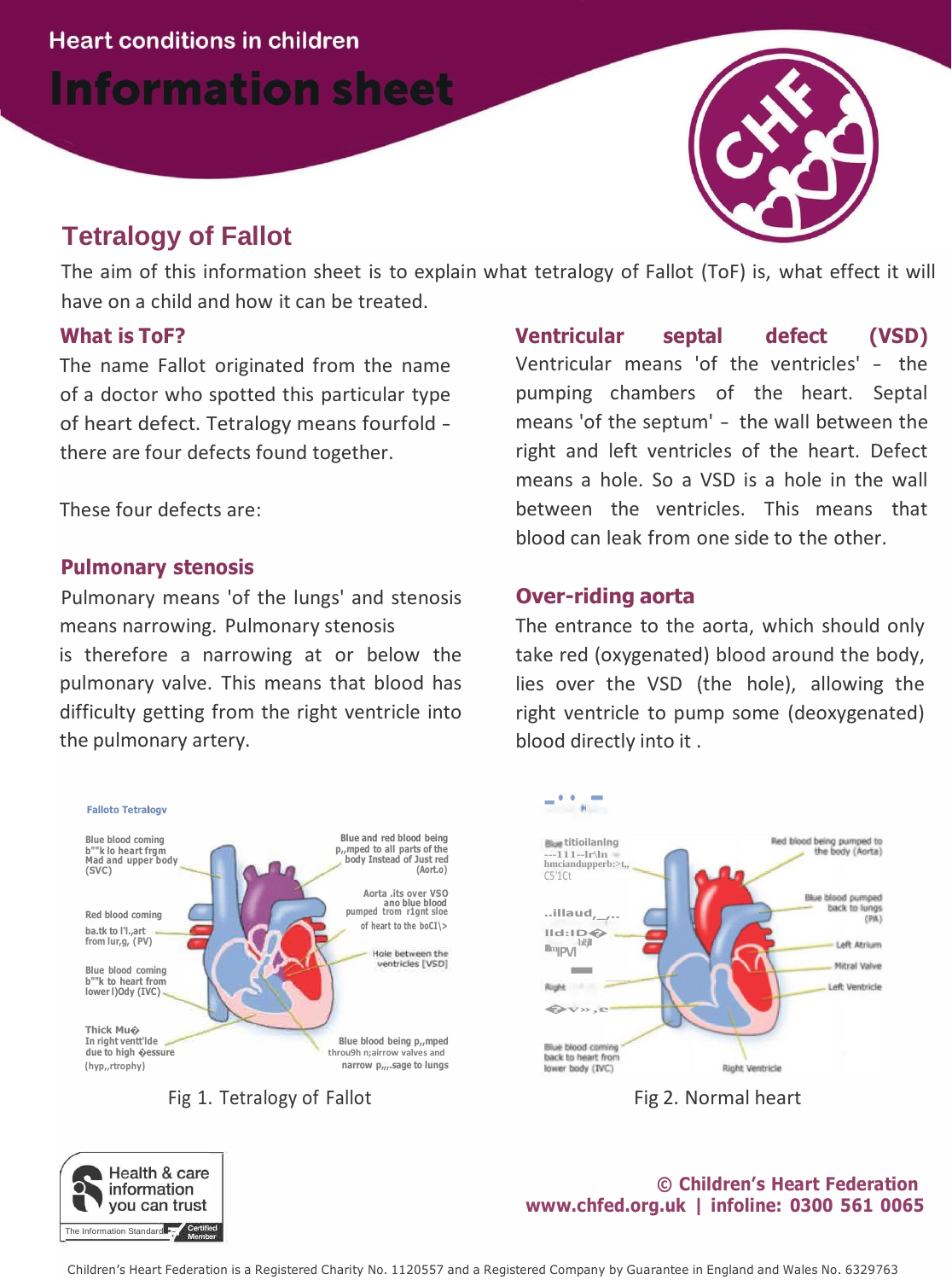# **Right ventricular hypertrophy**

The right ventricle becomes thickened (hypertrophy), as it forces blood into the narrowed pulmonary artery.

#### **How is ToF diagnosed?**

ToF can sometimes be seen on a scan during pregnancy. After birth the sound of blood moving through the pulmonary valve can be heard as a heart murmur. As your baby grows you may notice that he or she has a stronger blue tinge to the skin (cyanosed). After a few months he or she may start to have 'spells' – increased blueness and even loss of consciousness/fainting, particularly with activity or stress.

In order to diagnose this condition, these tests may be performed:

- pulse, blood pressure, temperature and number of breaths a baby takes a minute
- listening with a stethoscope for changes in heart sounds
- an oxygen saturation monitor to see how much oxygen is getting into the blood
- a chest x-ray to see the size and position of the heart
- an ECG (electrocardiogram) to check the electrical activity
- an ultrasound scan (echocardiogram) to see how the blood moves through the heart
- checks for chemical balance in blood and urine
- a cardiac catheterisation or MRI (Magnetic Resonance Imaging) test may be needed.

# **How does ToF affect my child?**

If you are at home rather than in hospital while your baby develops, your child will be under regular review. You, your GP and health visitor should have details of your baby's condition from the heart doctor (paediatric cardiologist).

If not, call the hospital at which your baby was treated and ask for the name of the paediatric cardiologist and their telephone number. Call and explain that you need the information so that you can understand what is expected and pass it on to, for example, your local accident and emergency department should your child have a sudden illness.

You should have the number of a cardiac liaison nurse or outreach nurse to call should you have questions or any fears about your baby's heart problem. Ask for this from the hospital if it has not been given to you.

You can get the number of a parent support group from the CHF infoline: **0300 561 0065**.

## **How is ToF treated?**

Shunt: Your child may need an operation to increase the blood flow to the lungs. This is usually done by diverting an artery, usually the one that takes blood to the left arm or right arm, to the lung (pulmonary) arteries (a BT shunt). This operation is carried out through the side of the chest and the heart doesn't have to be stopped.



**© Children's Heart Federation [www.chfed.org.uk](http://www.chfed.org.uk/) | infoline: 0300 561 0065**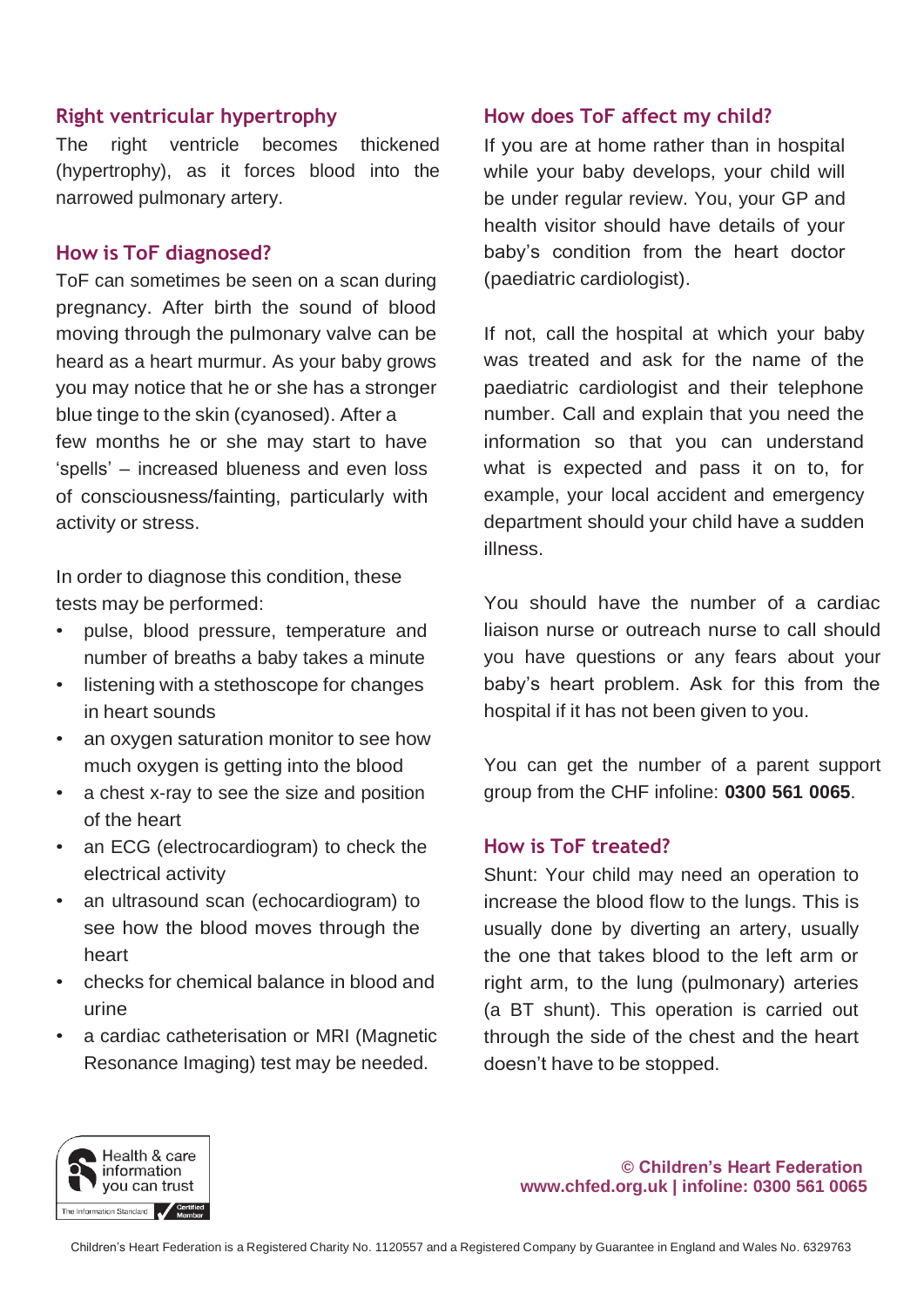Further surgery will be required later.

Balloon dilation: Another way of increasing blood to the lungs is to use a balloon catheter. A balloon is inserted into the narrow part of the pulmonary artery, and then inflated, so stretching the pulmonary valve and part of the artery below it. This does not leave any scar. Your child will still need surgery later.

Open heart surgery: this surgery is intended to make the heart work normally. To do this the heart will need to be stopped and opened. A machine will have to take over the job that the heart normally does – the heart bypass machine.

The aim of the operation is to make the circulation of blood through the heart and lungs as near to normal as possible. A patch is put over the hole between the ventricles, and the narrow area around the pulmonary valve enlarged.

# **How will ToF affect my child?**

Cases of ToF can be more complicated than this description can outline, so there cannot be guarantees of how well your child will do. Things to be aware of: it is not uncommon for a child to pick up an infection, such as a chest infection or infected wound, while undergoing treatment. Some children react badly to some kinds of medicines, be aware of potential side effects. The kind of surgery needed can sometimes cause a very fast pulse rate (called tachycardia), which is worth

monitoring and may require treatment.

Most children are completely well, active, and gaining weight a few days after surgery. After open heart surgery, your child will have a scar down the middle of the chest, and there will be small scars where drain tubes were used. These fade very rapidly in most children, but they will not go altogether. After the first year, the child will be monitored by a cardiologist.

## **Other conditions**

ToF is sometimes part of a syndrome, such as Down's syndrome or 22q11 deletion syndrome. Some people put many of their children's health difficulties down to the heart defect and treatment alone, so their children can miss out on help they need with other illnesses caused by a syndrome. If your child continues to suffer from problems such as vomiting, delayed walking and/or speech, behavioural problems or frequent infections, ask your GP or cardiologist for a referral to a paediatrician.

In later years the most common resulting heart problems are:

- a very fast heart rate (SVT or VT) can develop, which may require medicine to keep the blood pressure stable
- the pulmonary arteries or valve may become narrowed or the valve may start to leak, requiring further intervention or surgery





Children's Heart Federation is a Registered Charity No. 1120557 and a Registered Company by Guarantee in England and Wales No. 6329763